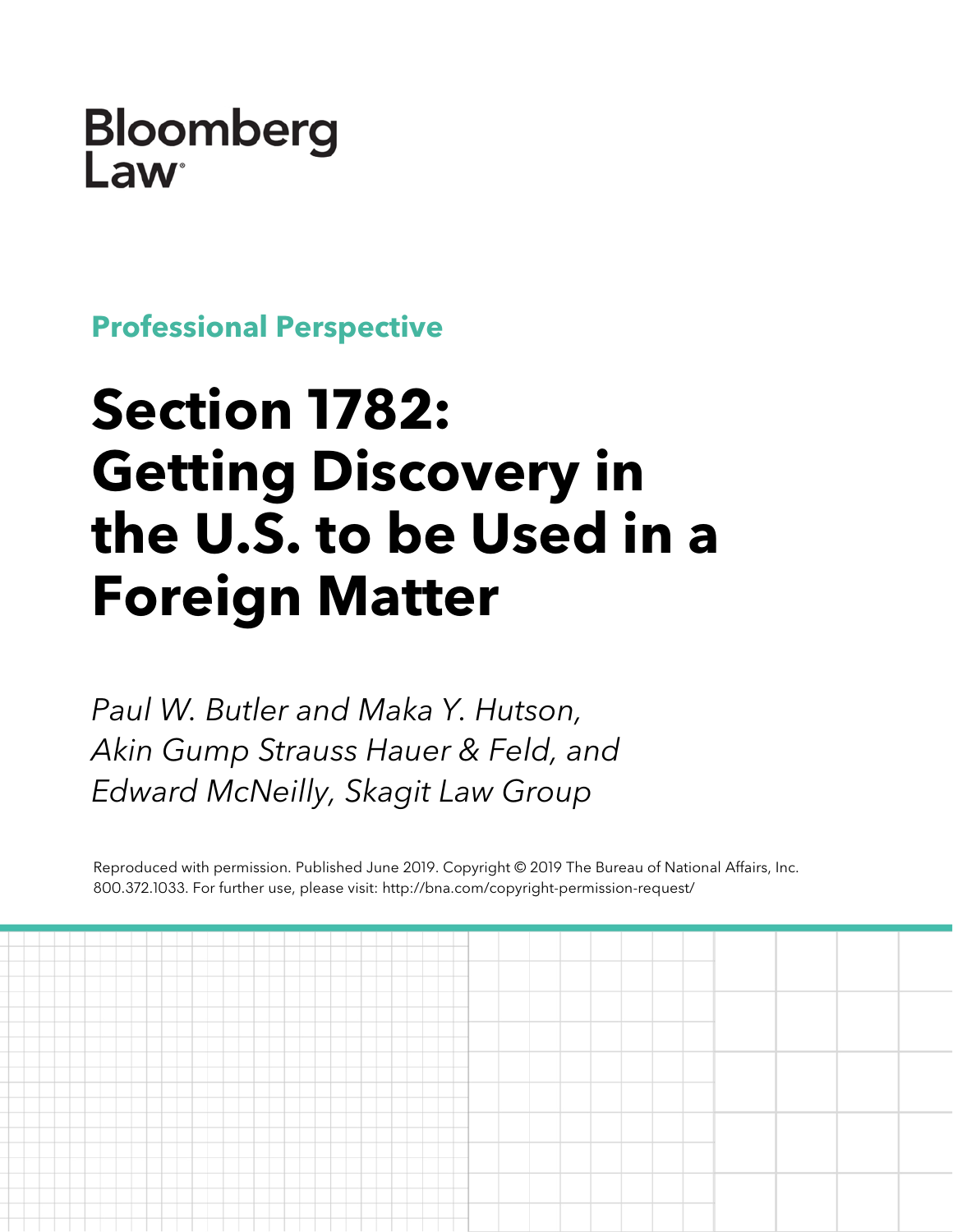### **Section 1782: Getting Discovery in the U.S. to be Used in a Foreign Matter**

*Contributed by [Paul W. Butler](https://www.akingump.com/en/lawyers-advisors/paul-w-butler.html) and [Maka Y. Hutson,](https://www.akingump.com/en/lawyers-advisors/maka-y-hutson.html) Akin Gump Strauss Hauer & Feld, and [Edward McNeilly,](https://www.linkedin.com/in/edwardjmcneilly/) Skagit Law Group*

Section 1782 is a powerful tool that allows litigants to obtain discovery in the U.S. for use in foreign proceedings, including in foreign courts and some foreign arbitral tribunals. This article examines recent case law interpreting this statute, discusses some hot topics in Section 1782 litigation, and offers practice pointers both for those seeking Section 1782 discovery and for those defending against it.

#### **Section 1782 Overview**

[28 U.S.C. §](https://www.bloomberglaw.com/citation/28%20usc%201782) 1782 is a federal statute that allows a litigant (or a potential litigant) in a foreign legal proceeding to apply to a U.S. federal court for an order compelling another person to provide evidence for use in that foreign proceeding. The statute provides, in relevant part:

The district court of the district in which a person resides or is found may order him to give his testimony or statement or to produce a document or other thing for use in a proceeding in a foreign or international tribunal, including criminal investigations conducted before formal accusation. The order may be made pursuant to a letter rogatory issued, or request made, by a foreign or international tribunal or upon the application of any interested person and may direct that the testimony or statement be given, or the document or other thing be produced, before a person appointed by the court. … A person may not be compelled to give his testimony or statement or to produce a document or other thing in violation of any legally applicable privilege.

#### **How to Initiate a Section 1782 Application**

Section 1782 requests may be initiated in one of two ways. First, a letter rogatory issued by a non-U.S. tribunal may be delivered directly to the district court (usually included as part of an application prepared by a party or other interested person). Second, a party or other interested person may make an application, without a letter rogatory, directly to the district court. Because the letters rogatory process can be lengthy and varies dramatically from country to country, the vast majority of Section 1782 requests are filed by a party or interested person directly with the court.

Letters rogatory or applications from interested persons are usually considered by a district court *ex parte*; once the court orders a subpoena to compel evidence to be served, the party subject to the subpoena can raise any objections by motion to quash. *In re Letters Rogatory from Tokyo Dist.*, [539 F.2d 1216,](https://www.bloomberglaw.com/citation/539%20f%202d%201216) 1219 (9th Cir. 1976).

#### **What Must a Section 1782 Application Show?**

In essence, an applicant under Section 1782 merely needs to show three things:

- It is a party or an "interested person" in a foreign proceeding
- The proceeding is before a "foreign or international tribunal"
- The person from whom evidence is sought "resides or is found" in the district of the court where the application is filed

If the applicant satisfies these statutory requirements, Section 1782 "authorizes, but does not require, a federal district court to provide judicial assistance to foreign or international tribunals or to 'interested person[s]' in proceedings abroad." *Intel Corp. v. Advanced Micro Devices, Inc.*, [542 U.S. 241,](https://www.bloomberglaw.com/citation/542%20us%20241) 247 (2004).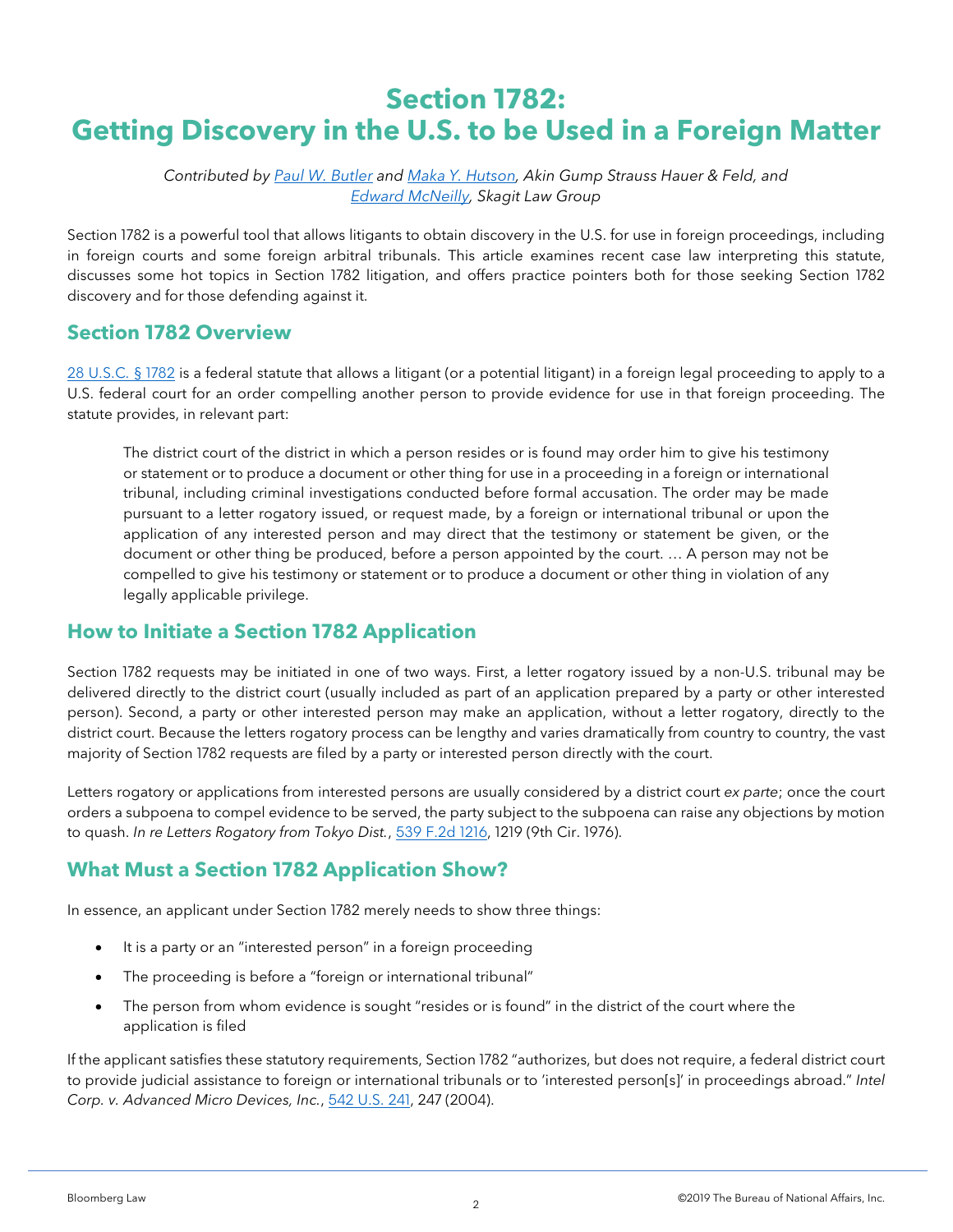Generally, an application must explain what discovery is being sought, why the prerequisites for assistance under Section 1782 are met in the particular instance, and why the district court should exercise its discretion to compel the documents or testimony. An affidavit or declaration accompanying the application should set out any facts about the non-U.S. proceeding that may be relevant to the district court's decision to order the discovery. The application should address at least the following matters:

- The nature of the foreign action
- The applicant's interest in the action
- The location and address of the person whose documents or testimony is being sought
- The relevance of and need for the documents or testimony

#### **What Type of Evidence May an Applicant Obtain Under Section 1782?**

Section 1782 allows an applicant to obtain documentary and testimonial evidence. Courts have interpreted the statute's reference to the Federal Rules of Civil Procedure as a guideline that the standards for discovery under the FRCP should apply when a discovery order is sought under Section 1782. *Bayer AG v. Betachem, Inc.*, [173 F.3d 188,](https://www.bloomberglaw.com/citation/173%20f%203d%20188) 191 (3d Cir. 1999); *Weber v. Finker*, [554 F.3d 1379,](https://www.bloomberglaw.com/citation/554%20f%203d%201379) 1384-85 (11th Cir. 2009). However, as noted below, a district court may refuse to order discovery permitted under the FRCP if it believes that the applicant is seeking to circumvent foreign proof-gathering restrictions or other policies of a foreign country or the U.S. *Intel Corp. v. Advanced Micro Devices, Inc.*, [542 U.S. 24,](https://www.bloomberglaw.com/citation/542%20us%2024) 265 (2004).

#### **Who Has Been Using Section 1782?**

*Intel Corp. v. Advanced Micro Devices* is a seminal Supreme Court case that provided the detailed interpretation of Section 1782 and made the discovery under this provision more attainable than before. According to our review of case law, in the post-*Intel* era (i.e., from 2004 onwards), most applications under Section 1782 have been filed by companies from England, Germany, and other European countries where discovery is much more limited than in the U.S.

These cases span across various legal claims, from breach of contract suits to intellectual property disputes. There has been an increase in recent years in applications from Middle Eastern countries, while Russian litigants have also made extensive use of Section 1782 for proceedings both in Russia and elsewhere. Other than litigants from Japan, few Asian litigants have filed Section 1782 applications in recent years.

One of the most highly publicized uses of Section 1782 was made by Chevron Corporation, which in 2010 filed several Section 1782 applications in connection with the defense of environmental damage claims brought against it in the Republic of Ecuador. See, e.g., *In re Chevron Corp.*, [753 F. Supp. 2d 536](https://www.bloomberglaw.com/citation/753%20f%20supp%202d%20536) (D. Md. 2010). Many observers believe that cost considerations have been one of the reasons why Section 1782 has not been used even more extensively.

#### **The Impact of** *Intel*

Before 2004, district and appellate courts disagreed as to the scope of permitted discovery under Section 1782, who may request Section 1782 discovery, at what stage of a non-U.S. proceeding a Section 1782 order may be granted, the meaning of the statute's term "tribunal," and whether an applicant under Section 1782 needed to show that the requested evidence would be "discoverable" in the foreign jurisdiction.

The case law concerning Section 1782 was largely (although not completely) clarified in 2004 when the Supreme Court issued its decision in *Intel*, 542 U.S. at 247. The Supreme Court held that Section 1782 discovery may be sought by any "interested person," even if not a litigant, *Id.* at 256, such discovery may sometimes be sought even prior to the initiation of formal proceedings outside the U.S., and a "tribunal" within the meaning of the section is any tribunal that acts as a "firstinstance decisionmaker."